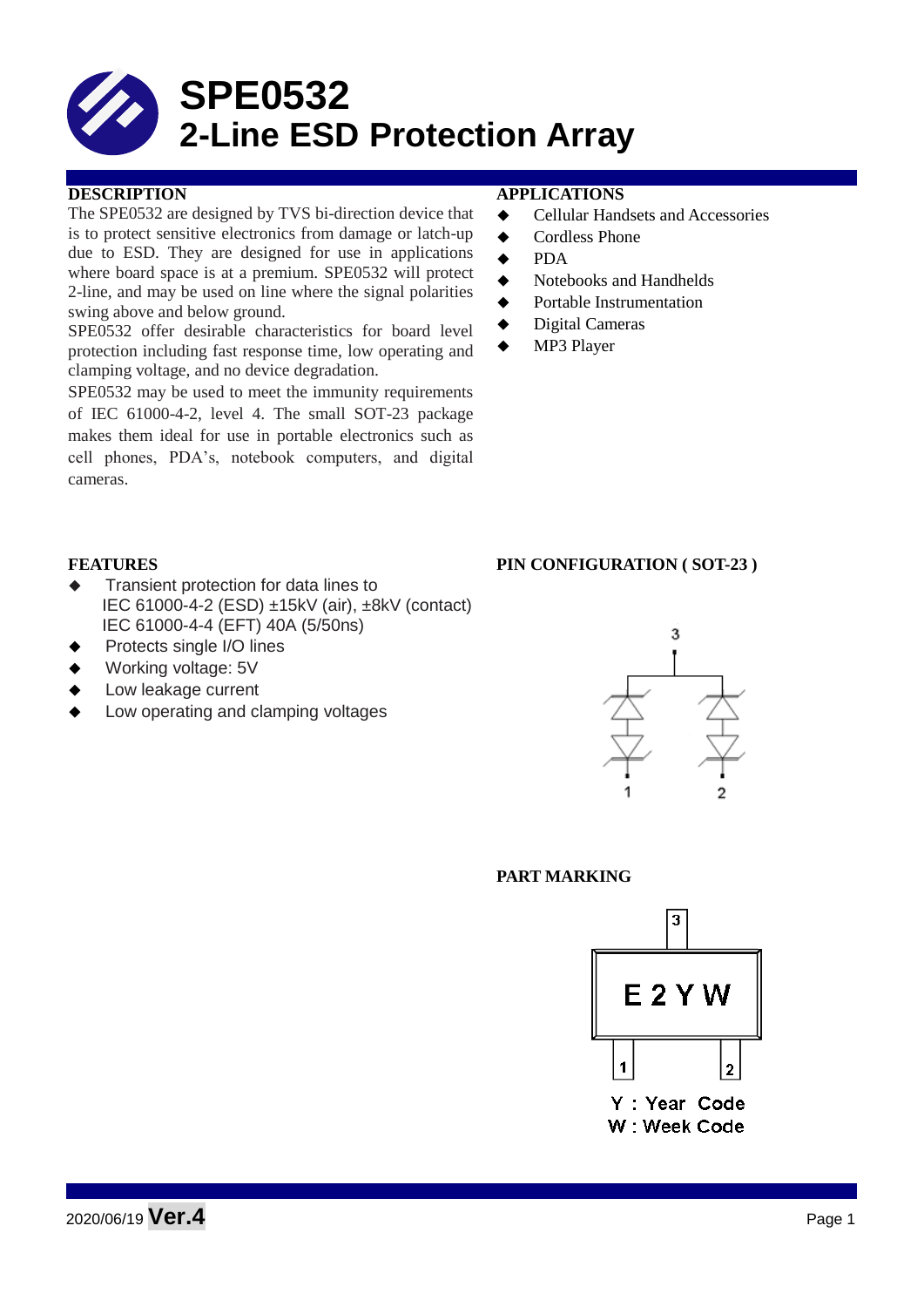

### **ORDERING INFORMATION**

| Package | <b>Part Marking</b> |
|---------|---------------------|
| SOT-23  | Ε2                  |
|         |                     |

※ SPE0532S23RGB : Tape Reel ; Pb – Free; Halogen – Free

# **ABSOULTE MAXIMUM RATINGS**

(TA=25℃ Unless otherwise noted)

| <b>Parameter</b>                                 | <b>Symbol</b> | <b>Typical</b> | Unit            |
|--------------------------------------------------|---------------|----------------|-----------------|
| Peak Pulse Power ( $tp = 8/20 \mu s$ )           | Ppk           | 250            | W               |
| Maximum Peak Pulse Current ( $tp = 8/20 \mu s$ ) | Ipp           |                | A               |
| ESD per IEC $61000 - 4 - 2$ (Air)                | Vpp           | ±15            | <b>KV</b>       |
| <b>ESD</b> per IEC $61000 - 4 - 2$ (Contact)     | Vpp           | $\pm 8$        | KV              |
| <b>Operating Junction Temperature</b>            | Tј            | $-55 \sim 125$ | $\rm ^{\circ}C$ |
| <b>Storage Temperature Range</b>                 | <b>TSTG</b>   | $-55 \sim 150$ | $\rm ^{\circ}C$ |
| Lead Soldering Temperature                       | Tī.           | 260 (10sec)    | $\rm ^{\circ}C$ |

# **ELECTRICAL CHARACTERISTICS**

(TA=25℃ Unless otherwise noted)

| <b>Parameter</b>                 | <b>Symbol</b>  | <b>Conditions</b>                                  | Min. | <b>Typ</b> | Max. | Unit         |
|----------------------------------|----------------|----------------------------------------------------|------|------------|------|--------------|
| Reverse Stand – Off<br>Voltage   | <b>VRWM</b>    |                                                    |      |            | 5    | V            |
| <b>Reverse Breakdown Voltage</b> | <b>VBR</b>     | It = $1mA$                                         | 6    |            |      | $\mathbf{V}$ |
| <b>Reverse Leakage Current</b>   | IR             | $V_{\text{RWM}} = 5V$ , T=25°C                     |      | 0.01       |      | μA           |
| <b>Reverse Leakage Current</b>   | IR             | $V_{\text{RWM}} = 3V$ , T=25°C                     |      | 0.01       | 0.5  | μA           |
| <b>Clamping Voltage</b>          | Vc             | Ipp = $1A$ , tp = $8/20 \mu s$                     |      |            | 13   | $\mathbf{V}$ |
| <b>Clamping Voltage</b>          | Vc             | Ipp = 7A, tp = $8/20 \mu s$                        |      |            | 17   | $\mathbf{V}$ |
| <b>Junction Capacitance</b>      | C <sub>j</sub> | Between I/O Pin and GND<br>$V_R = 0V$ , $f = 1MHz$ |      |            | 10   | pF           |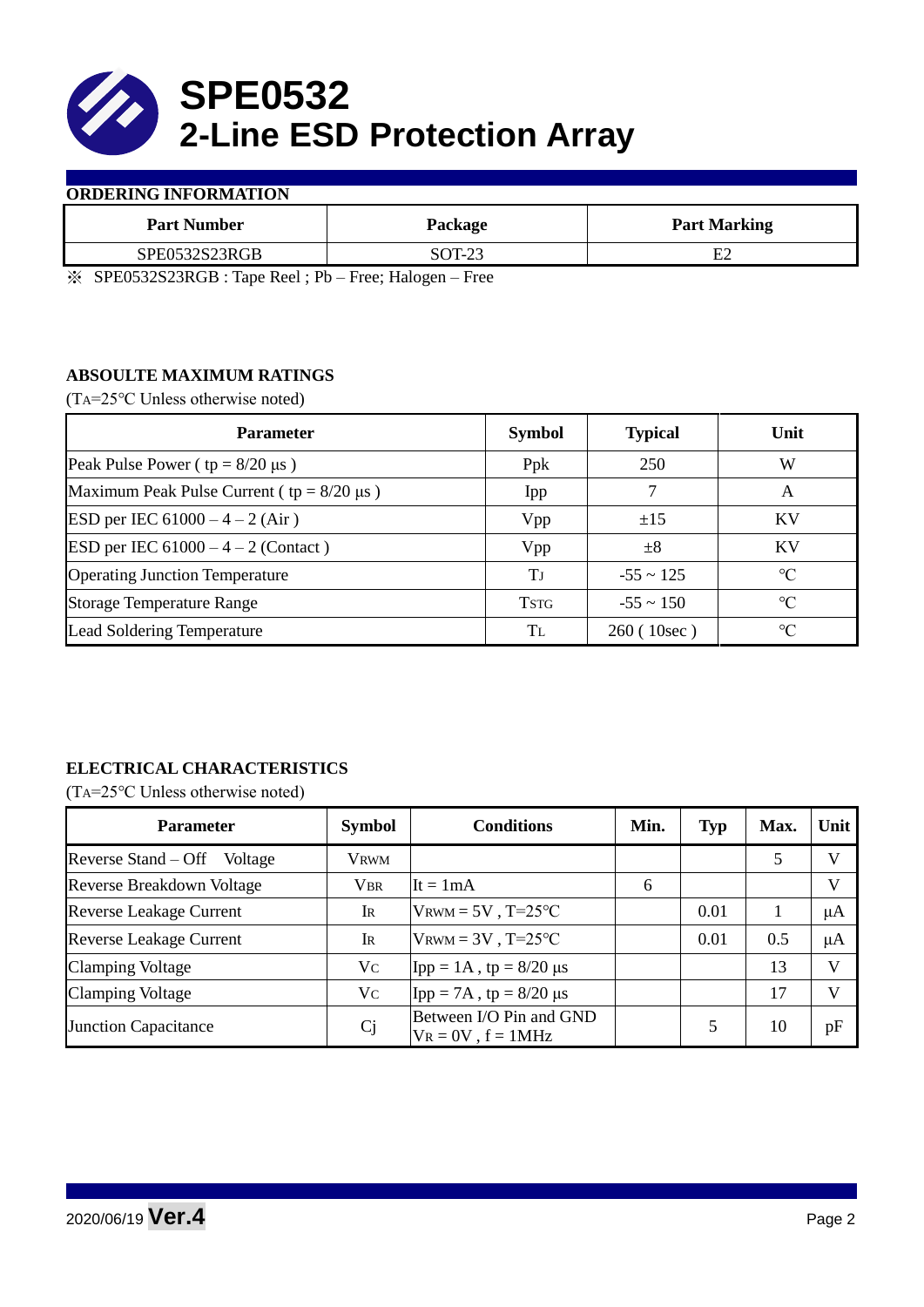

# **TYPICAL CHARACTERISTICS**



2020/06/19 **Ver.4** Page 3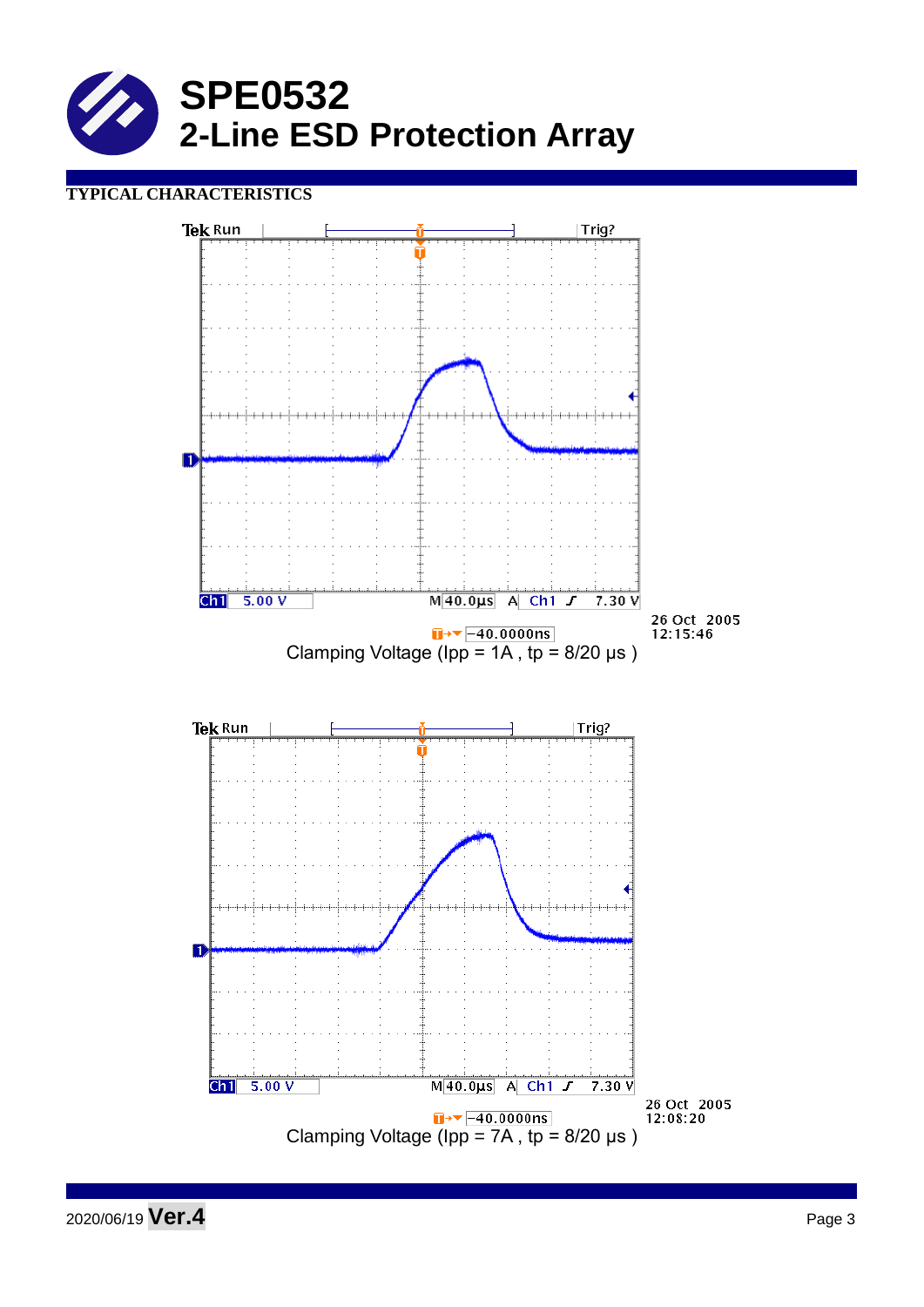

# **TYPICAL CHARACTERISTICS**



 $P_{PP}(W)$ 1000 200 100  $10$  $\mathbf{1}$ 100

**Fig 1 : Junction Capacitance V.S Reverse Voltage Applied Fig 2 : Peak Plus Power V.S Exponential Plus Duration**



 **Initial Junction Temperature** 



**Fig 3 : Relative Variation of Peal Plus Power V.S Fig 4 : Forward Voltage Drop V.S Peak Forward Current**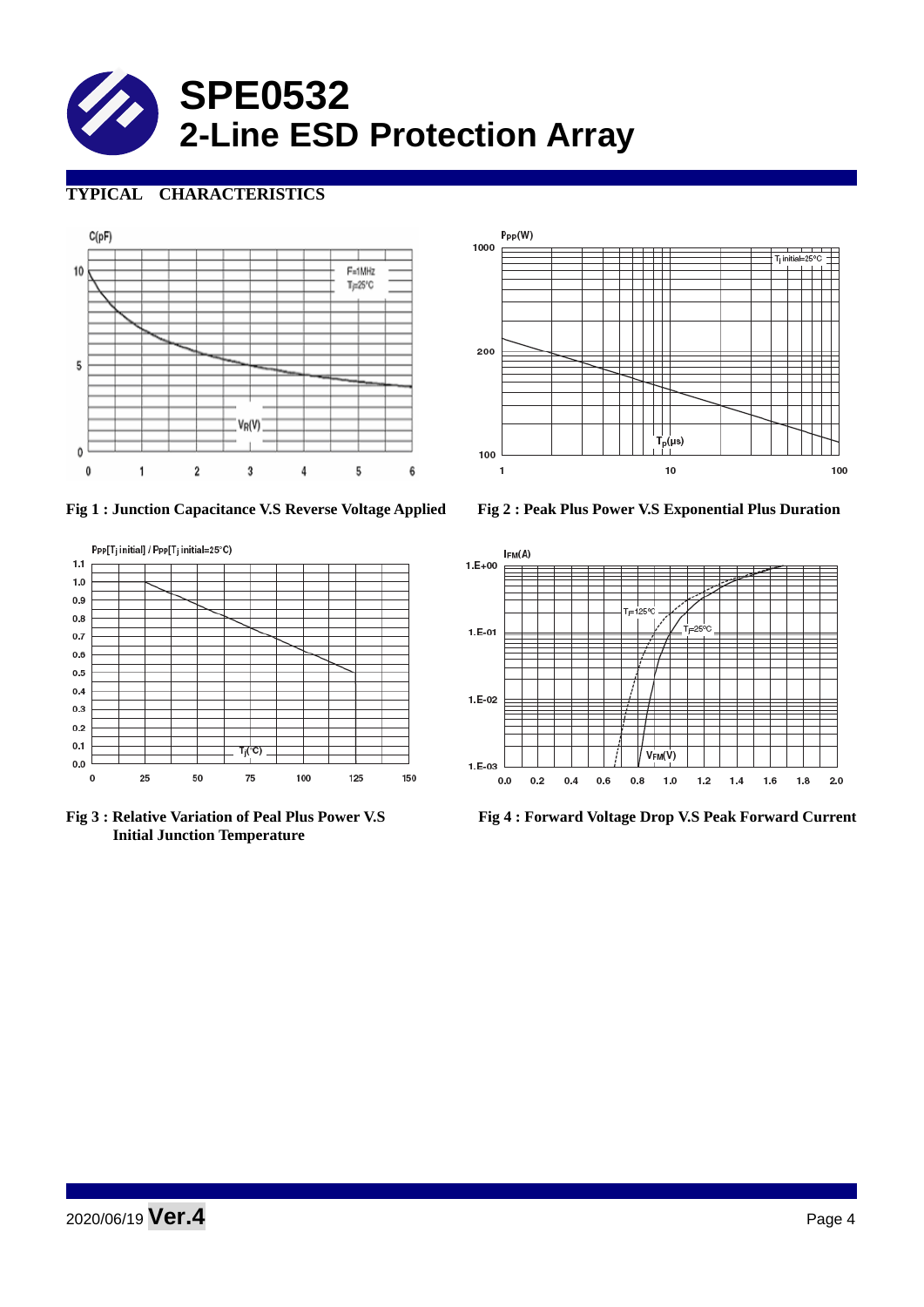

## **APPLICATION NOTE**

## **Device Connection for Protection of Two Data Lines**

SPE0532 is designed to protect up to two data lines. The bidirection device is connected as follows:

1. The TVS protection of two I/O lines is achieved by connecting pins 1 and 2 to the data lines. Pin 3 is connected to ground. The ground connection should be made directly to the ground plane for best results. The path length is kept as short as possible to reduce the effects of parasitic inductance.



#### **Circuit Board Layout Recommendations for Suppression of ESD**

Good circuit board layout is critical for the suppression of ESD induced transients. The following guidelines are recommended:

- 1. Place the TVS near the input terminals or connectors to restrict transient coupling.
- 2. Minimize the path length between the TVS and the protected line.
- 3. Minimize all conductive loops including power and ground loops.
- 4. The ESD transient return path to ground should be kept as short as possible.
- 5. Never run critical signals near board edges.
- 6. Use ground planes whenever possible.